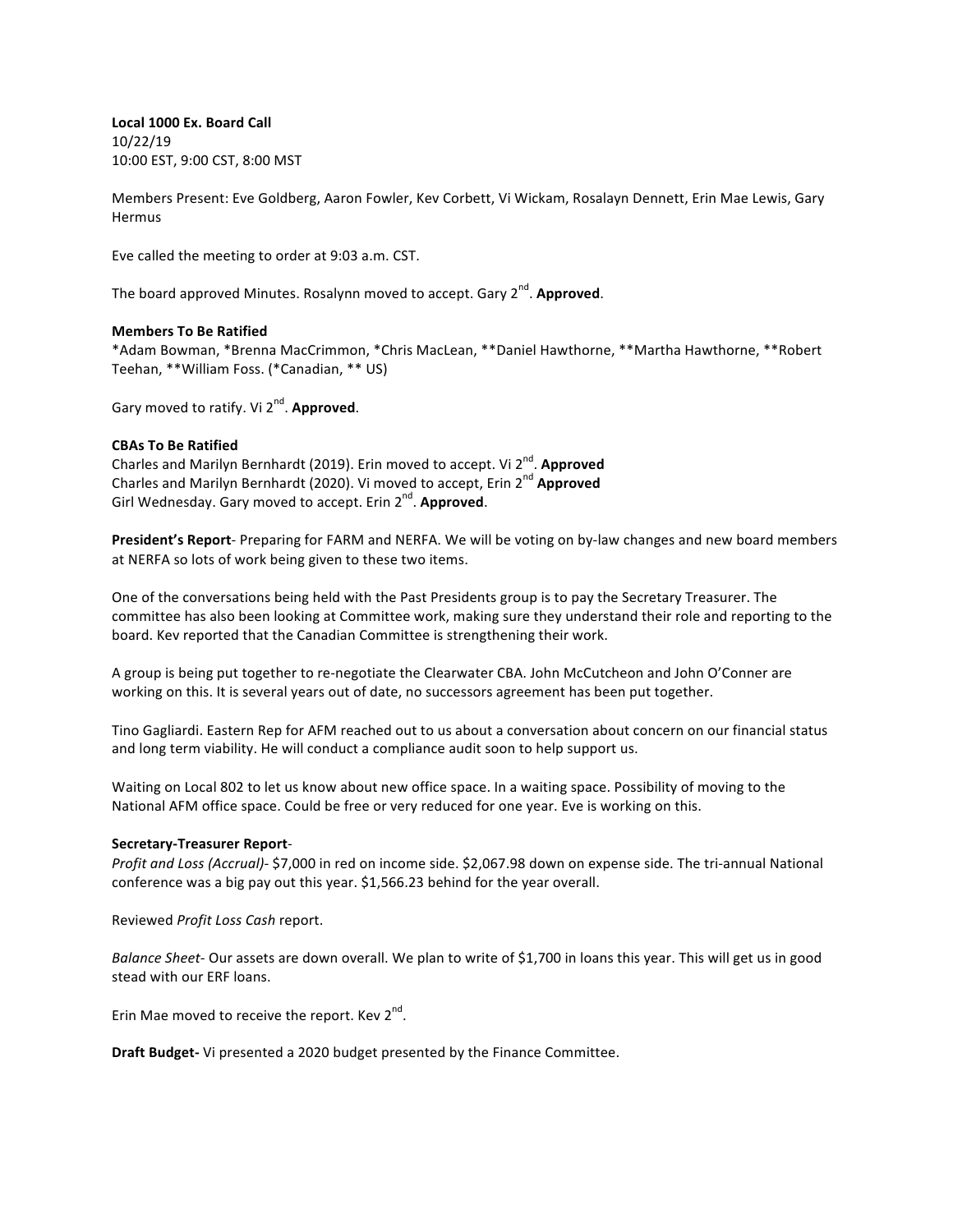Create a committee to create a Membership Retreat committee to look at a retreat in 2021. Erin Mae is willing to serve on the committee. Eve will work with Erin in creating this committee. Aaron moved, Erin Mae 2<sup>nd</sup>. Approved

Recommendation from the Presidents group to put \$1,000 in the budget for Secretary Treasurer position. Kev moved, Gary 2<sup>nd</sup>. Approved.

Gary moved to accept the budget as edited. Kev 2<sup>nd</sup>. **Approved**. (Vi will send to Finance committee)

Office Report-working on Drop box overflow. The board approved to move to Google Drive. Send your google address to Vi.

The Presidents committee suggested we have a committee a oversee the Personnel and Policy and Procedures manual. We will talk about this at our next meeting.

**Canadian Report**- Kev reported that he will make notes on the calls he has with Canadian members as part of the Canadian committee. He is working on stabilizing the committee with members who can actually meet regularly.

Kev is working on Canadian members to go to NERFA in order to discuss the by-law changes. Eve is working with A

**Communications Cttee**- Facebook Guidelines.

**FARM** – Aaron. 

**NERFA** – Eve

**Folk Alliance**- Barter Agreement completed.

FAI Webinar Report - Aaron. Available on FAI website. https://www.folk.org/page/webinars. Barter agreement finished. 

**Other Business** 

Vi moved to adjourn the meeting at 10:38.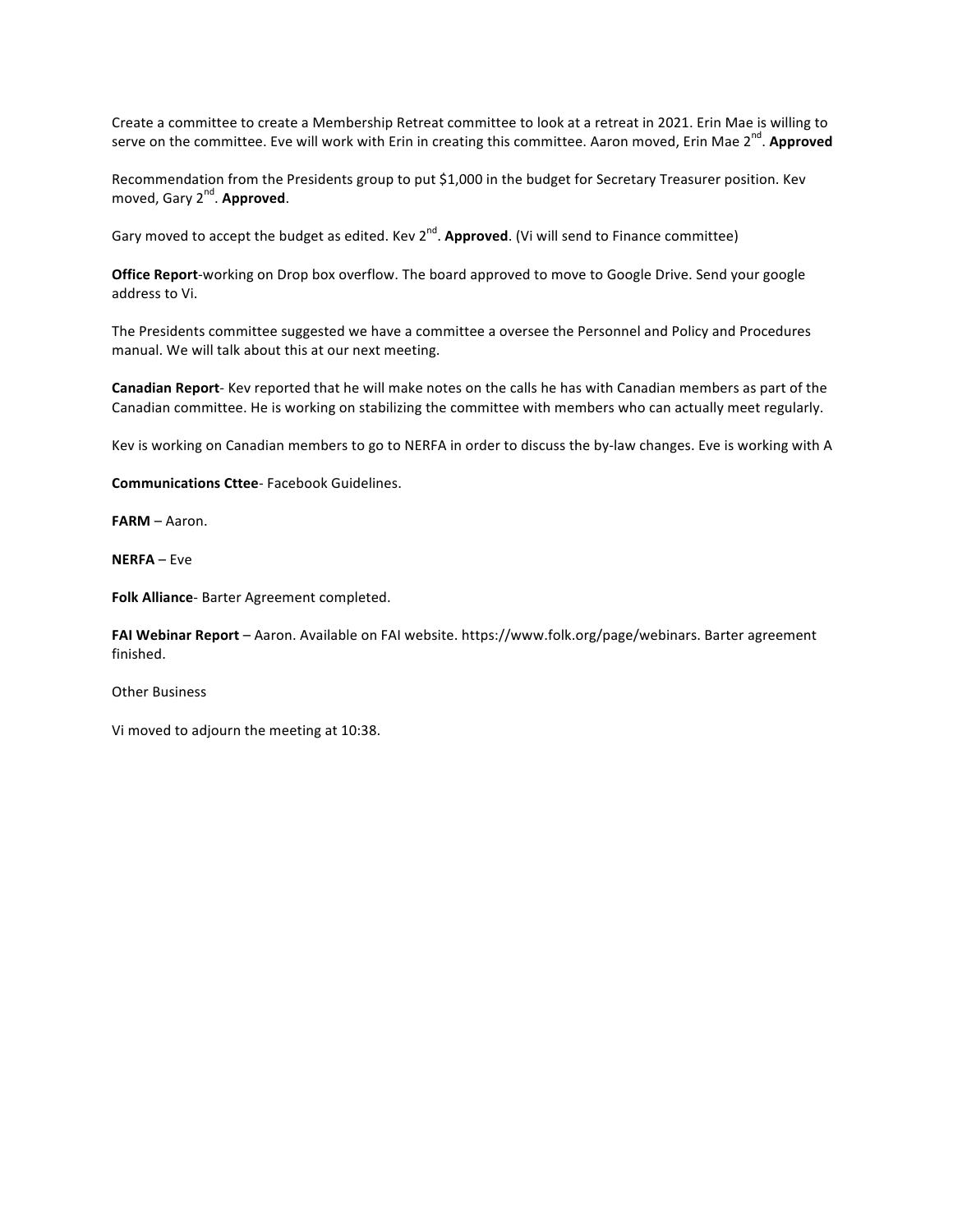## **Local 1000, AFM 2020 Proposed Budget**

|                                          |                         | Jan - Dec 2018 |     | Jan - Dec 2017     | Proposed 2020 |            |  |  |
|------------------------------------------|-------------------------|----------------|-----|--------------------|---------------|------------|--|--|
| <b>Income</b>                            |                         |                |     |                    |               |            |  |  |
| 5000 Membership Dues & Assesmnt          |                         |                |     |                    |               |            |  |  |
| 5010 Annual Dues                         |                         | 69,939.14      |     | 61,986.07 \$       |               | 70,000.00  |  |  |
| 5020 Quarterly Dues                      |                         | 20,460.59      |     | 20,450.00 \$       |               | 20,500.00  |  |  |
| 5025 Work Dues                           |                         | 15,643.45      |     | 18,322.70 \$       |               | 16,000.00  |  |  |
| 5030 Initiation Fee                      |                         | 1,870.00       |     | 1,705.00 \$        |               | 1,800.00   |  |  |
| 5035 Re-Instatement Fees                 |                         | 150.00         |     | 275.00 \$          |               | 150.00     |  |  |
| 5040 Work Dues Equiv Donation            |                         | 1,681.84       |     | $1,642.88$ \$      |               | 1,600.00   |  |  |
| 5041 Individual Donations                |                         |                |     | -38.97             |               |            |  |  |
| 5045 \$25 fo 25 years                    |                         | 589.00         |     |                    | \$            |            |  |  |
| 5046 Amy Gift Donation                   |                         | 0.00           |     | $0.12 \; \text{S}$ |               |            |  |  |
| 5047-2 Banjo (Fundraiser) Pete Seeger    |                         |                |     | 3,700.00 \$        |               |            |  |  |
| <b>Total 5041 Individual Donations</b>   | \$                      | 589.00 \$      |     | 3,661.15           |               |            |  |  |
| 5050 Joe Hill Educational Fund           |                         | 198.75         |     | $234.25$ \$        |               |            |  |  |
| 5055 ERF contributions                   |                         | 1,005.69       |     | 899.75 \$          |               |            |  |  |
| 5060 Member Retreat Reg                  |                         | 1,000.00       |     |                    |               |            |  |  |
| 5061 Reg - Great Labor Arts Gathering    |                         | 0.00           |     |                    |               |            |  |  |
| 5070 Returned check                      |                         | 261.32         |     | 0.00               |               |            |  |  |
| Total 5000 Membership Dues & Assesmnt    | Ś                       | 112,799.78     | \$. | 109,176.80         | .\$           | 110,050.00 |  |  |
| <b>Services</b>                          |                         |                |     | $-156.00$          |               |            |  |  |
| Total Income                             | \$.                     | 112,799.78     | \$  | 109,020.80         | \$            | 110,050.00 |  |  |
| <b>Gross Profit</b>                      | Ś.                      | 112,799.78     | \$. | 109,020.80         | \$            | 110,050.00 |  |  |
| <b>Expenses</b>                          |                         |                |     |                    |               |            |  |  |
| 5999 Refund of Dues Payment              |                         | 261.32         |     | 281.00 \$          |               |            |  |  |
| 6000 Payroll and Allowances              |                         |                |     |                    |               |            |  |  |
| 6025 Officer Salaries                    |                         |                |     |                    | \$            | 1.00       |  |  |
| 6027 Secretary Treasurer                 |                         |                |     | 1.00               | \$            | 1,000.00   |  |  |
| <b>Total 6025 Officer Salaries</b>       | <u>\$</u>               | 0.00           | \$  | 1.00               | \$            | 1,001.00   |  |  |
| <b>Total 6000 Payroll and Allowances</b> | $\overline{\mathsf{s}}$ | 0.00           | \$  | 1.00               | \$            | 1,001.00   |  |  |
| 6050 Grants to Members                   |                         | 2,000.00       |     |                    |               |            |  |  |
| 6100 Payroll Taxes                       |                         |                |     |                    |               |            |  |  |
| 6105 Employer Payroll Taxes              |                         |                |     | $-864.68$          | \$            |            |  |  |
| <b>Total 6100 Payroll Taxes</b>          | \$                      | $0.00 - $$     |     | 864.68 \$          |               | 0.00       |  |  |
| 6300 Occupancy                           |                         |                |     |                    |               |            |  |  |
| 6305 Rent                                |                         | 6,000.00       |     | $6,000.00$ \$      |               | 6,000.00   |  |  |
| <b>Total 6300 Occupancy</b>              | \$                      | $6,000.00$ \$  |     | 6,000.00           | \$            | 6,000.00   |  |  |
| <b>6400 Telecommunications</b>           |                         |                |     |                    |               |            |  |  |
| 6405 Telephone                           |                         | 452.41         |     | $405.08$ \$        |               | 450.00     |  |  |
| <b>Total 6400 Telecommunications</b>     | \$                      | 452.41 \$      |     | $405.08 \; \simeq$ |               | 450.00     |  |  |
| 6500 Printing                            |                         |                |     | 38.71 \$           |               |            |  |  |
| 6510 Checks and Deposit Slips            |                         |                |     | 40.17 \$           |               |            |  |  |
| 6520 Utah Philips Award Plaque           |                         |                |     | $100.68$ \$        |               |            |  |  |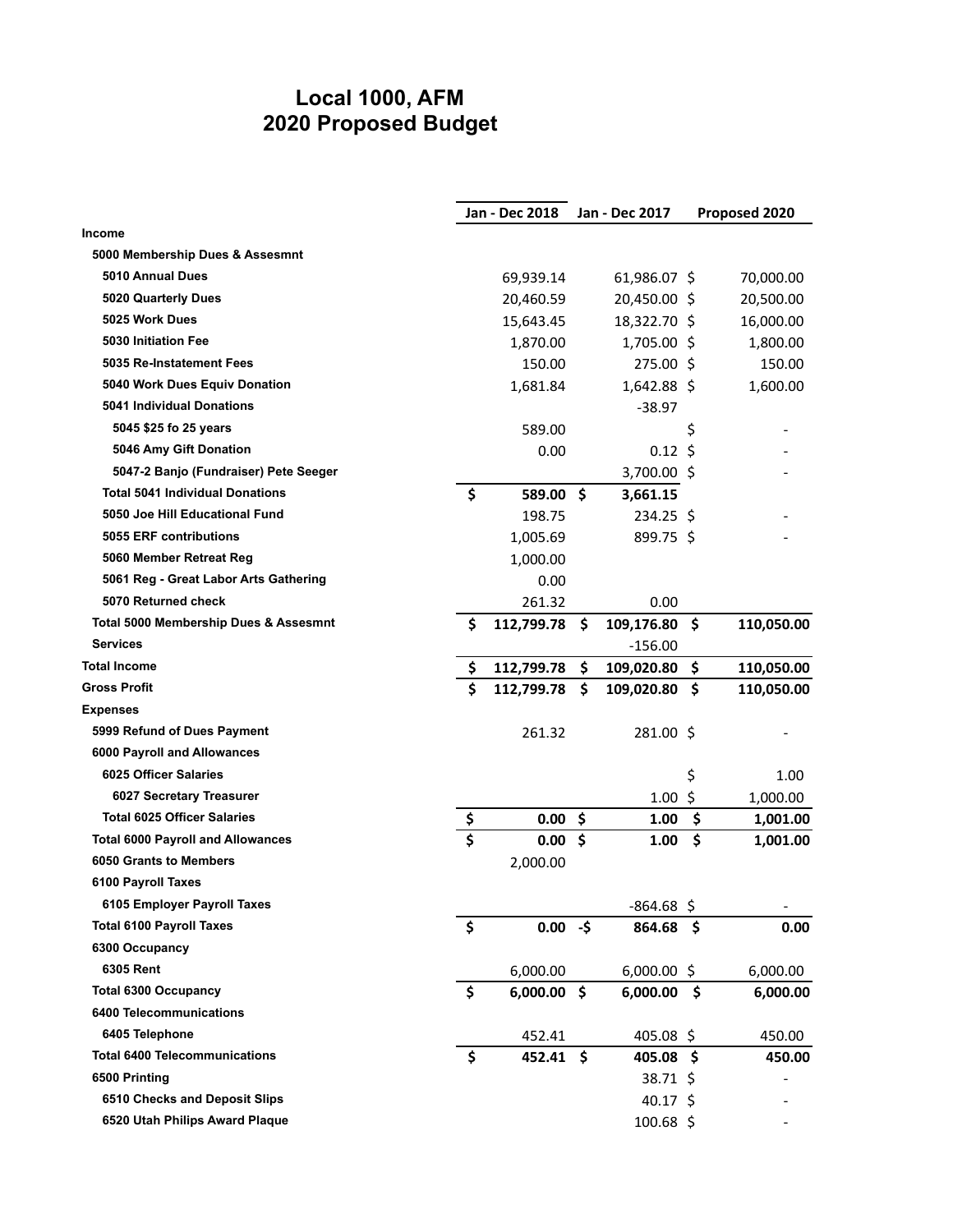| 6525 Newsletter                          |           |               |     |                    |     |          |
|------------------------------------------|-----------|---------------|-----|--------------------|-----|----------|
| 6530 Design Newsletter                   |           | 320.00        |     | 300.00 \$          |     | 350.00   |
| 6535 Printing Newsletter                 |           | 1,170.76      |     | $469.54$ \$        |     | 600.00   |
| <b>6540 Mailing Services</b>             |           | 800.35        |     | 302.50 \$          |     | 100.00   |
| 6545 Taxes Paid                          |           |               |     | 104.86 \$          |     |          |
| <b>Total 6525 Newsletter</b>             | \$        | $2,291.11$ \$ |     | 1,176.90           | \$  | 1,050.00 |
| 6570 Membership Cards                    |           | 191.63        |     |                    | \$  |          |
| <b>Total 6500 Printing</b>               | \$        | 2,482.74 \$   |     | 1,356.46           | \$  | 1,050.00 |
| 6600 Postage & Shipping                  |           |               |     |                    |     |          |
| 6605 Postage                             |           | 404.12        |     | 300.00 \$          |     | 400.00   |
| 6610 Shipping                            |           | 805.45        |     | 1,474.54 \$        |     | 800.00   |
| Total 6600 Postage & Shipping            | \$        | $1,209.57$ \$ |     | $1,774.54$ \$      |     | 1,200.00 |
| 6700 Office                              |           |               |     |                    |     |          |
| 6710 Office Supplies                     |           | 345.38        |     | 402.88 \$          |     | 450.00   |
| 6715 Office Other Exp                    |           | 119.07        |     |                    | \$  | -        |
| <b>Total 6700 Office</b>                 | \$        | 464.45        | -\$ | 402.88             | \$  | 450.00   |
| 6720 Bank Charges                        |           | $-225.00$     |     | 274.95 \$          |     |          |
| 6725 Bank Service Charge                 |           |               |     | $60.53 \; \simeq$  |     |          |
| 6727 CAD to USD (exchange rate)          |           |               |     | $37.65 \;$ \$      |     |          |
| 6740 Paypal fees                         |           | 38.03         |     | 2,408.36 \$        |     |          |
| 6745 Stripe fees                         |           | 1,277.62      |     | $102.50$ \$        |     | 1,200.00 |
| 6750 Square fees                         |           | 47.71         |     | 34.29 \$           |     | 50.00    |
| 6752 Bill and Pay, SPS, Skyline Payments |           | 2,425.25      |     | $543.85$ \$        |     | 2,500.00 |
| 6760 Credit Card Interest/Fees           |           | $-115.68$     |     | $10.88 \; \zeta$   |     |          |
| <b>Total 6720 Bank Charges</b>           | \$        | $3,447.93$ \$ |     | 3,473.01           | .\$ | 3,750.00 |
| 6900 Accounting                          |           |               |     |                    |     |          |
| 6910 Bookkeeping & Accounting            |           | 2,578.00      |     | 2,524.00 \$        |     | 2,600.00 |
| <b>Total 6900 Accounting</b>             | \$        | 2,578.00 \$   |     | 2,524.00           | \$  | 2,600.00 |
| 7100 Computer                            |           |               |     |                    |     |          |
| 7110 Computer Related                    |           |               |     |                    |     |          |
| 7120 Hardware                            |           |               |     | $402.83 \;$ \$     |     | 400.00   |
| 7121 Software                            |           | 849.27        |     | 412.62 \$          |     | 850.00   |
| 7130 Backup service                      |           |               |     | 119.98 \$          |     | 120.00   |
| <b>Total 7110 Computer Related</b>       | \$        | 849.27 \$     |     | $935.43 \quad $$   |     | 1,370.00 |
| 7150 Website                             |           |               |     |                    |     |          |
| 7156 Website Hosting                     |           | 408.75        |     | 265.63 \$          |     | 265.00   |
| <b>Total 7150 Website</b>                | <u>\$</u> | 408.75        | \$  | $265.63 \; \simeq$ |     | 265.00   |
| <b>Total 7100 Computer</b>               | \$        | $1,258.02$ \$ |     | 1,201.06           | \$  | 1,635.00 |
| 7300 Conference & Exec Meetings          |           |               |     |                    |     |          |
| 7305 Airfare                             |           | 3,410.92      |     | 1,968.30           |     |          |
| 7306 Taxes & Carrier Imposed Fees        |           |               |     | 117.61             |     |          |
| <b>Total 7305 Airfare</b>                | \$        | $3,410.92$ \$ |     | 2,085.91           |     |          |
| 7310 Conference Fees                     |           | 1,147.92      |     | 2,225.32           |     |          |
| 7315 Lodging                             |           | 3,908.20      |     | 3,897.75           |     |          |
| <b>7320 Meals</b>                        |           | 215.21        |     | 93.36              |     |          |
| 7330 Parking                             |           |               |     | 18.00              |     |          |
| 7335 Ground transportation               |           | 295.01        |     | 1,522.24           |     |          |
| 7340 Per Diem                            |           | 1,040.00      |     | 2,398.00           |     |          |
| 7344 (Exhibit Hall Fee)                  |           | 120.00        |     | 75.00              |     |          |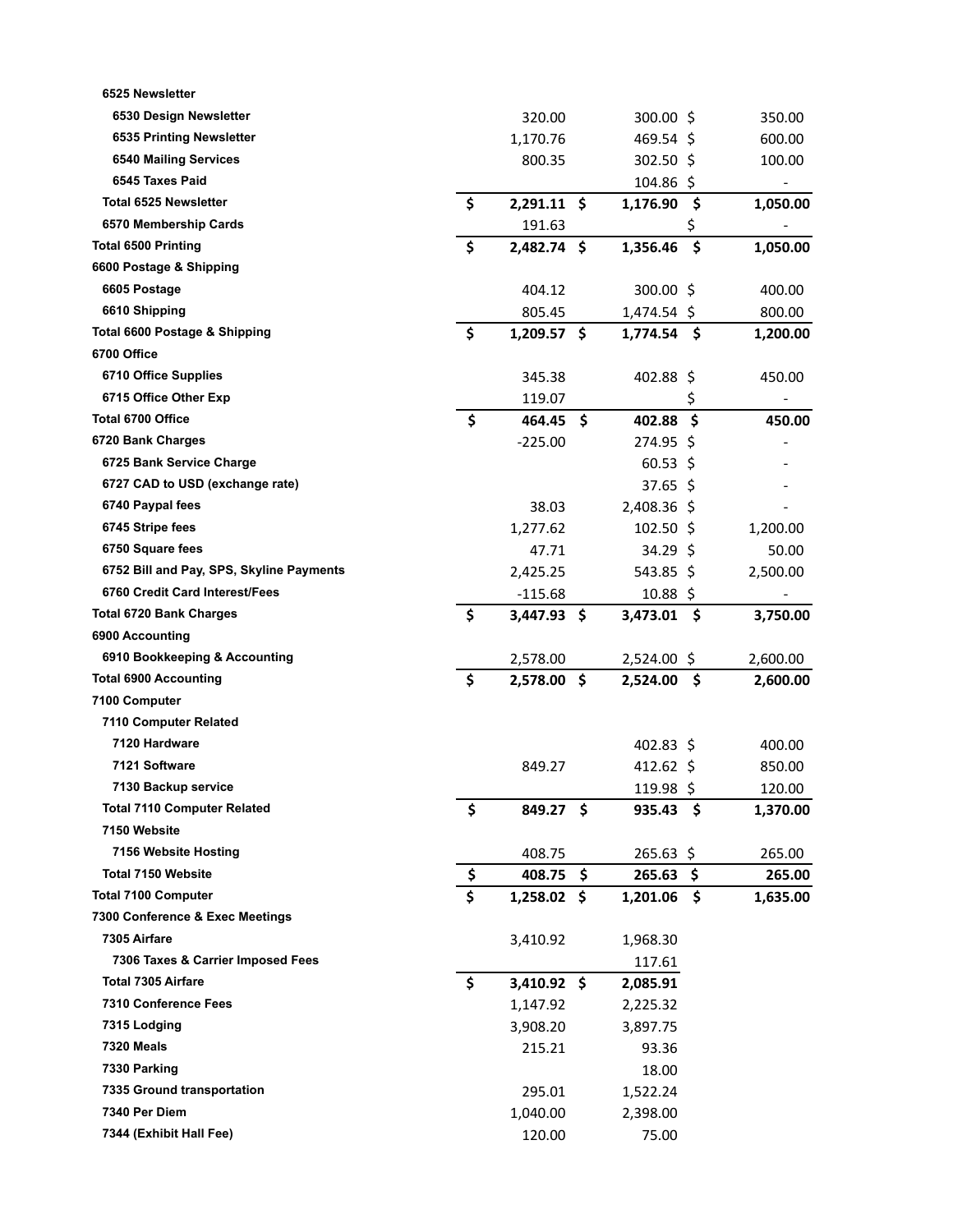| 7345 SFZ (Showcase Free Zone)                    |    | 480.12              |     | 256.20           |     |            |
|--------------------------------------------------|----|---------------------|-----|------------------|-----|------------|
| <b>Total 7300 Conference &amp; Exec Meetings</b> | \$ | 10,617.38           | \$  | 12,571.78        | \$. | 13,000.00  |
| 7350 Member Gatherings                           |    |                     |     |                  |     |            |
| 7355 Gathering Travel                            |    | 645.22              |     |                  |     |            |
| 7370 Gathering Honoraria                         |    | 770.00              |     |                  |     |            |
| <b>Total 7350 Member Gatherings</b>              | \$ | $1,415.22$ \$       |     | 0.00             | -\$ | 0.00       |
| 7400 AFM Per Capita Taxes                        |    | 31,647.00           |     | 32,505.55 \$     |     | 32,500.00  |
| <b>7500 AFM FIF</b>                              |    | 1,170.00            |     | 1,170.00 \$      |     | 1,170.00   |
| 8000 Advertising/Promotion                       |    |                     |     |                  |     |            |
| 8005 Advertising                                 |    |                     |     | $40.90 \text{ }$ |     |            |
| 8010 Promotional Materials                       |    | 133.58              |     | $31.26$ \$       |     |            |
| 8050 Brochures                                   |    |                     |     |                  | \$  |            |
| 8055 Design Brochures                            |    | 329.78              |     |                  | \$  |            |
| <b>8060 Printing Brochures</b>                   |    | 599.73              |     |                  | \$  |            |
| <b>Total 8050 Brochures</b>                      | \$ | 929.51              | S   | 0.00             | \$  | 0.00       |
| <b>Total 8000 Advertising/Promotion</b>          | Ś  | 1,063.09            | \$  | 72.16            | \$  | 0.00       |
| <b>Payroll Expenses</b>                          |    |                     |     |                  |     |            |
| <b>Disability Insurance</b>                      |    | 193.23              |     | 122.76 \$        |     | 200.00     |
| Pension                                          |    | 3,849.67            |     | 3,989.51 \$      |     | 3,900.00   |
| <b>Taxes</b>                                     |    | 3,117.07            |     | 3,659.56 \$      |     | 3,200.00   |
| Wages                                            |    | 36,973.47           |     | 41,581.98 \$     |     | 37,000.00  |
| <b>Work Comp</b>                                 |    | 895.36              |     | $1,361.59$ \$    |     | 900.00     |
| <b>Total Payroll Expenses</b>                    | \$ | 45,028.80           | \$  | 50,715.40        | \$. | 45,200.00  |
| <b>Total Expenses</b>                            | \$ | 111,095.93          | \$  | 113,589.24       | S   | 110,006.00 |
| <b>Net Operating Income</b>                      | \$ | 1,703.85            | -\$ | 4,568.44 \$      |     | 44.00      |
| Other Income                                     |    |                     |     |                  |     |            |
| 5100 Investment Income                           |    |                     |     |                  |     |            |
| 5101 Amex (points used for cash)                 |    | 5.48                |     |                  | \$  |            |
| 5105 Bank Interest                               |    | 3.83                |     | 2.29             | \$  |            |
| <b>Total 5100 Investment Income</b>              | \$ | $9.31 \;$ \$        |     | 2.29             | \$  | 0.00       |
| 5500 Other Income                                |    | 45.00               |     |                  | \$  |            |
| <b>Total Other Income</b>                        | \$ | $54.31 \; \text{S}$ |     | 2.29             | \$  | 0.00       |
| <b>Other Expenses</b>                            |    |                     |     |                  |     |            |
| <b>Other Miscellaneous Expenditure</b>           |    | 45.00               |     |                  | \$  |            |
| <b>Total Other Expenses</b>                      | \$ | 45.00               | \$  | 0.00             | \$  | 0.00       |
| Net Other Income                                 | \$ | 9.31                | \$  | 2.29             | \$  | 0.00       |
| Net Income                                       | \$ | 1,713.16            | -\$ | 4,566.15         | \$  | 44.00      |

Wednesday, Jul 17, 2019 07:40:47 AM GMT-7 - Accrual Basis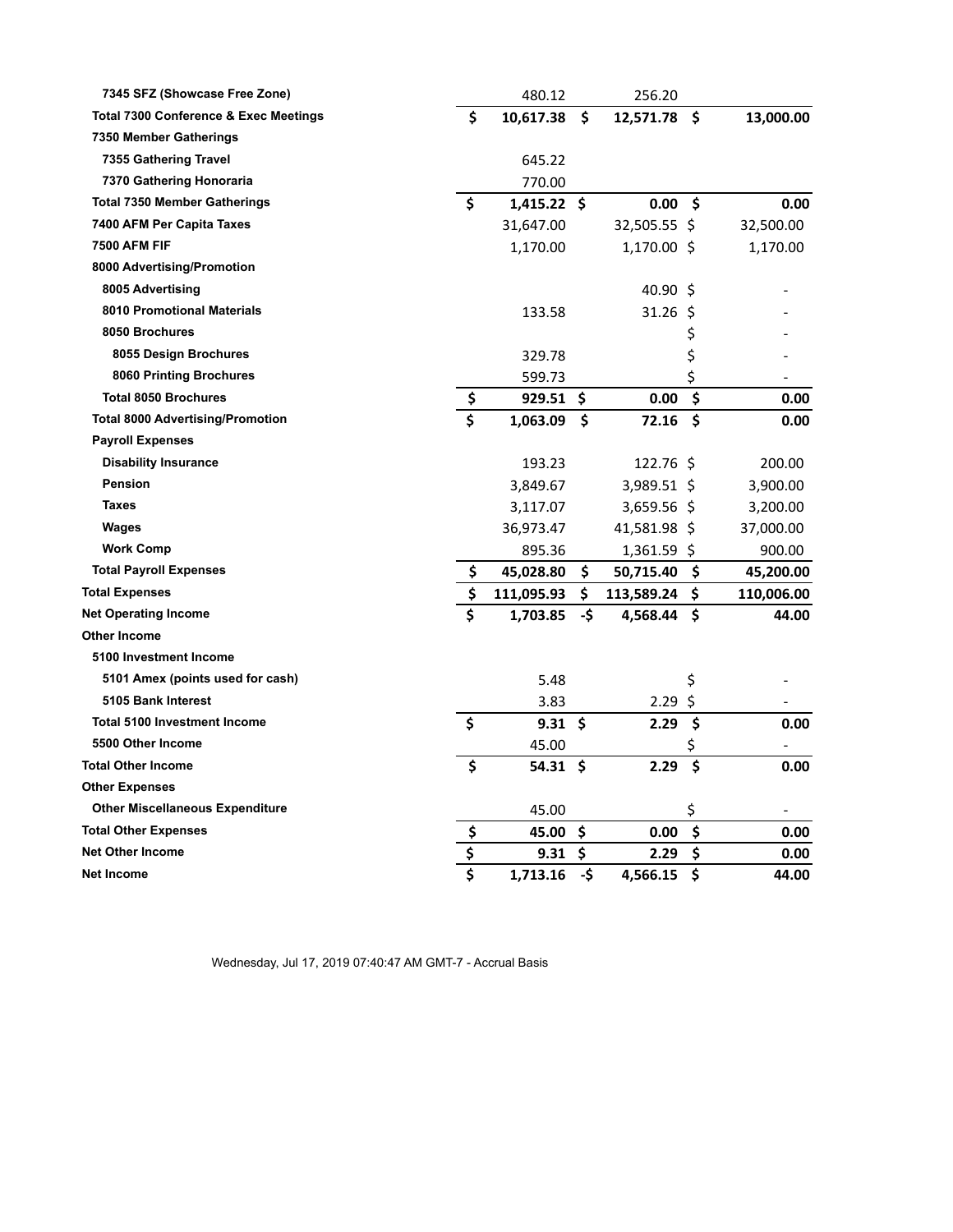## **Local 1000, AFM 2020 Proposed Budget**

#### **Income**

| <b>Dues &amp; Assesmnt</b>                 |                               |            |
|--------------------------------------------|-------------------------------|------------|
| <b>Annual Dues</b>                         | \$                            | 70,000.00  |
| <b>Quarterly Dues</b>                      | \$                            | 20,500.00  |
| <b>Work Dues</b>                           | \$                            | 16,000.00  |
| <b>Work Dues Equiv Donation</b>            | \$                            | 1,600.00   |
| <b>Initiation Fee</b>                      | \$                            | 1,800.00   |
| <b>Re-Instatement Fees</b>                 | \$                            | 150.00     |
| Individual Donations (ERF, Joe Hill, etc.) | \$                            |            |
| <b>Total Income</b>                        | \$                            | 110,050.00 |
|                                            |                               |            |
| <b>Expenses</b>                            |                               |            |
| <b>AFM Per Capita Taxes</b>                | \$                            | 32,500.00  |
| <b>AFM FIF (Initiation Fees)</b>           | $rac{5}{5}$                   | 1,170.00   |
| <b>Total AFM Fees</b>                      |                               | 33,670.00  |
| <b>Staff Payroll Expenses</b>              |                               |            |
| <b>Disability Insurance</b>                | \$                            | 200.00     |
| <b>Pension</b>                             | \$                            | 3,900.00   |
| <b>Taxes</b>                               | \$<br>\$                      | 3,200.00   |
| <b>Wages</b>                               |                               | 37,000.00  |
| <b>Work Comp</b>                           | \$                            | 900.00     |
| <b>Total Payroll Expenses</b>              | \$                            | 45,200.00  |
| <b>Officer Salaries</b>                    |                               |            |
| <b>President</b>                           | \$                            | 1.00       |
| <b>Secretary Treasurer</b>                 | \$                            | 1,000.00   |
| <b>Total Officer Salaries</b>              | $\overline{\boldsymbol{\xi}}$ | 1,001.00   |
|                                            |                               |            |
| 6305 Rent                                  | \$                            | 6,000.00   |
| 6405 Telephone                             | \$                            | 450.00     |
| <b>Newsletter</b>                          | \$                            | 1,050.00   |
| Postage & Shipping                         | \$                            | 1,200.00   |
| <b>Office Supplies</b>                     | \$                            | 450.00     |
| <b>Bank Fees (CC Processing)</b>           | \$                            | 3,750.00   |
| 6910 Bookkeeping & Accounting              | \$                            | 2,600.00   |
| <b>Computer Hardware and Software</b>      | \$                            | 1,370.00   |
| <b>Website Hosting</b>                     | \$                            | 265.00     |
| <b>Conference &amp; Exec Meetings</b>      | \$                            | 13,000.00  |
| <b>Total Expenses</b>                      | $\overline{\boldsymbol{\xi}}$ | 110,006.00 |
| Net Income                                 | \$                            | 44.00      |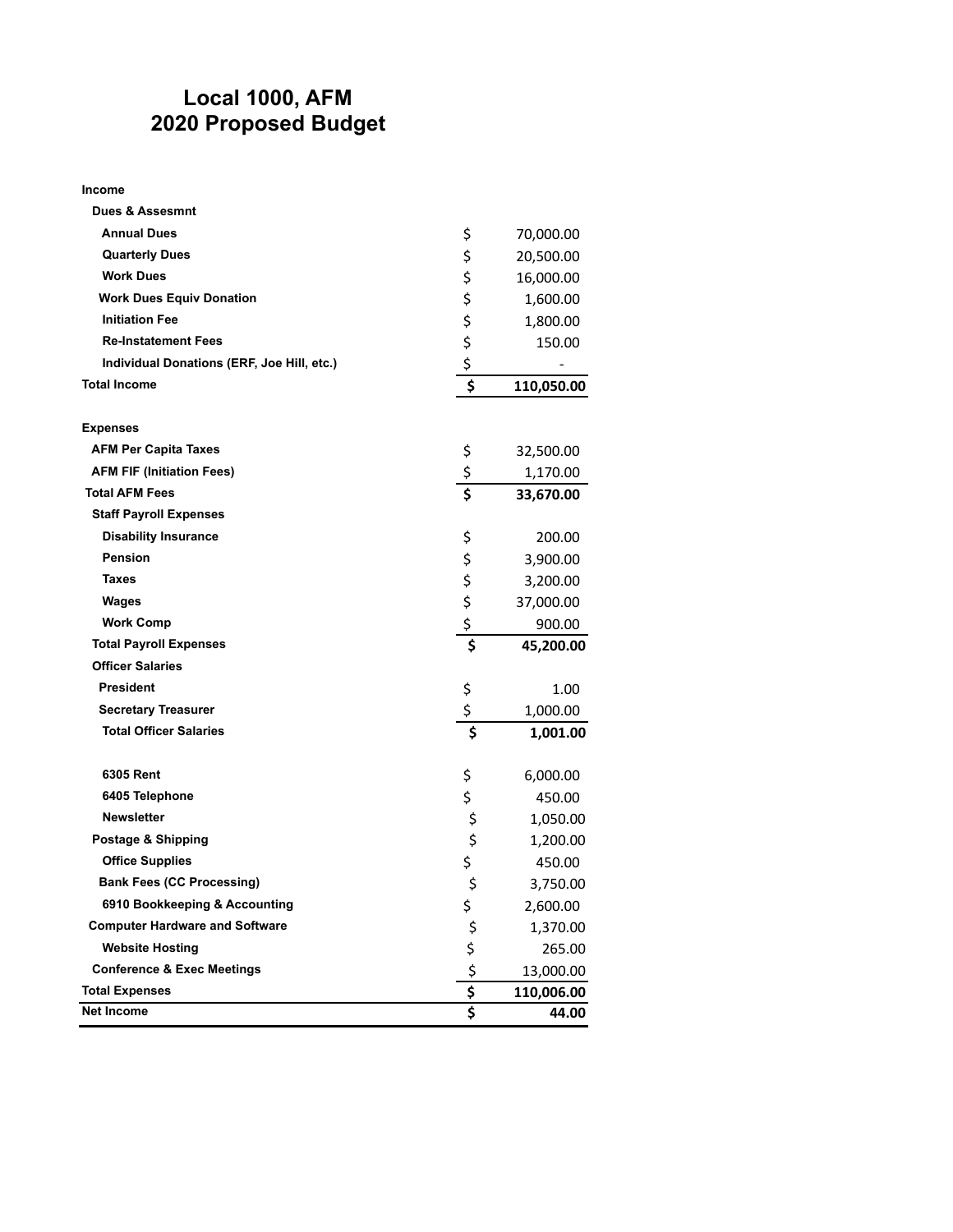# Local 1000, AFM

## BALANCE SHEET

### As of September 30, 2019

|                                   | <b>TOTAL</b>       |                            |               |  |  |  |
|-----------------------------------|--------------------|----------------------------|---------------|--|--|--|
|                                   | AS OF SEP 30, 2019 | AS OF SEP 30, 2018<br>(PY) | CHANGE        |  |  |  |
| <b>ASSETS</b>                     |                    |                            |               |  |  |  |
| <b>Current Assets</b>             |                    |                            |               |  |  |  |
| <b>Bank Accounts</b>              |                    |                            |               |  |  |  |
| 1000 Cash                         | 0.00               | 0.00                       | 0.00          |  |  |  |
| 1005 "199"                        | 0.00               | 0.00                       | 0.00          |  |  |  |
| 1010 Amalgamated Bank - primary   | 3,013.03           | 511.91                     | 2,501.12      |  |  |  |
| 1011 Actors Federal Credit Union  | 0.00               | 0.00                       | 0.00          |  |  |  |
| 1015 Amalgamated Savings ERF      | 1,740.05           | 3,832.15                   | $-2,092.10$   |  |  |  |
| 1020 Greenfield Savings           | 0.00               | 0.00                       | 0.00          |  |  |  |
| 1025 Petty Cash                   | 100.00             | 100.00                     | 0.00          |  |  |  |
| 1081 Astoria Bank - closed        | 0.00               | 0.00                       | 0.00          |  |  |  |
| 1082 Astoria ERF - Acct CLOSED    | 0.00               | 0.00                       | 0.00          |  |  |  |
| Total 1000 Cash                   | 4,853.08           | 4,444.06                   | 409.02        |  |  |  |
| <b>Total Bank Accounts</b>        | \$4,853.08         | \$4,444.06                 | \$409.02      |  |  |  |
| <b>Accounts Receivable</b>        |                    |                            |               |  |  |  |
| 3400 Accounts Receivable          | 18,874.79          | 21,208.71                  | $-2,333.92$   |  |  |  |
| 3405 Loans Receivable             | 0.00               | 0.00                       | 0.00          |  |  |  |
| <b>Total Accounts Receivable</b>  | \$18,874.79        | \$21,208.71                | $$ -2,333.92$ |  |  |  |
| <b>Other Current Assets</b>       |                    |                            |               |  |  |  |
| 1900 Undeposited Funds            | 1,489.23           | 46.75                      | 1,442.48      |  |  |  |
| 1950 To/From EB Members           | 0.00               | 0.00                       | 0.00          |  |  |  |
| Payroll Refunds                   | 84.00              |                            | 84.00         |  |  |  |
| <b>Total Other Current Assets</b> | \$1,573.23         | \$46.75                    | \$1,526.48    |  |  |  |
| <b>Total Current Assets</b>       | \$25,301.10        | \$25,699.52                | $$ -398.42$   |  |  |  |
| <b>Fixed Assets</b>               |                    |                            |               |  |  |  |
| 2000 Fixed Assets                 |                    |                            |               |  |  |  |
| 2005 Computers                    | 0.00               | 0.00                       | 0.00          |  |  |  |
| 2006 Banjo                        | 0.00               | 0.00                       | 0.00          |  |  |  |
| <b>Total 2000 Fixed Assets</b>    | 0.00               | 0.00                       | 0.00          |  |  |  |
| <b>Total Fixed Assets</b>         | \$0.00             | \$0.00                     | \$0.00        |  |  |  |
| <b>Other Assets</b>               |                    |                            |               |  |  |  |
| 3000 Other Assets                 |                    |                            |               |  |  |  |
| 3015 Bad Debt                     | 0.00               | 0.00                       | 0.00          |  |  |  |
| 3030 Employee Advances            | 0.00               | 0.00                       | 0.00          |  |  |  |
| 3410 Loans Receivable             | 2,586.50           | 3,530.50                   | $-944.00$     |  |  |  |
| <b>Total 3000 Other Assets</b>    | 2,586.50           | 3,530.50                   | $-944.00$     |  |  |  |
| <b>Total Other Assets</b>         | \$2,586.50         | \$3,530.50                 | $$ -944.00$   |  |  |  |
| <b>TOTAL ASSETS</b>               | \$27,887.60        | \$29,230.02                | $$ -1,342.42$ |  |  |  |
| <b>LIADILITIES AND EQUITY</b>     |                    |                            |               |  |  |  |

LIABILITIES AND EQUITY

Liabilities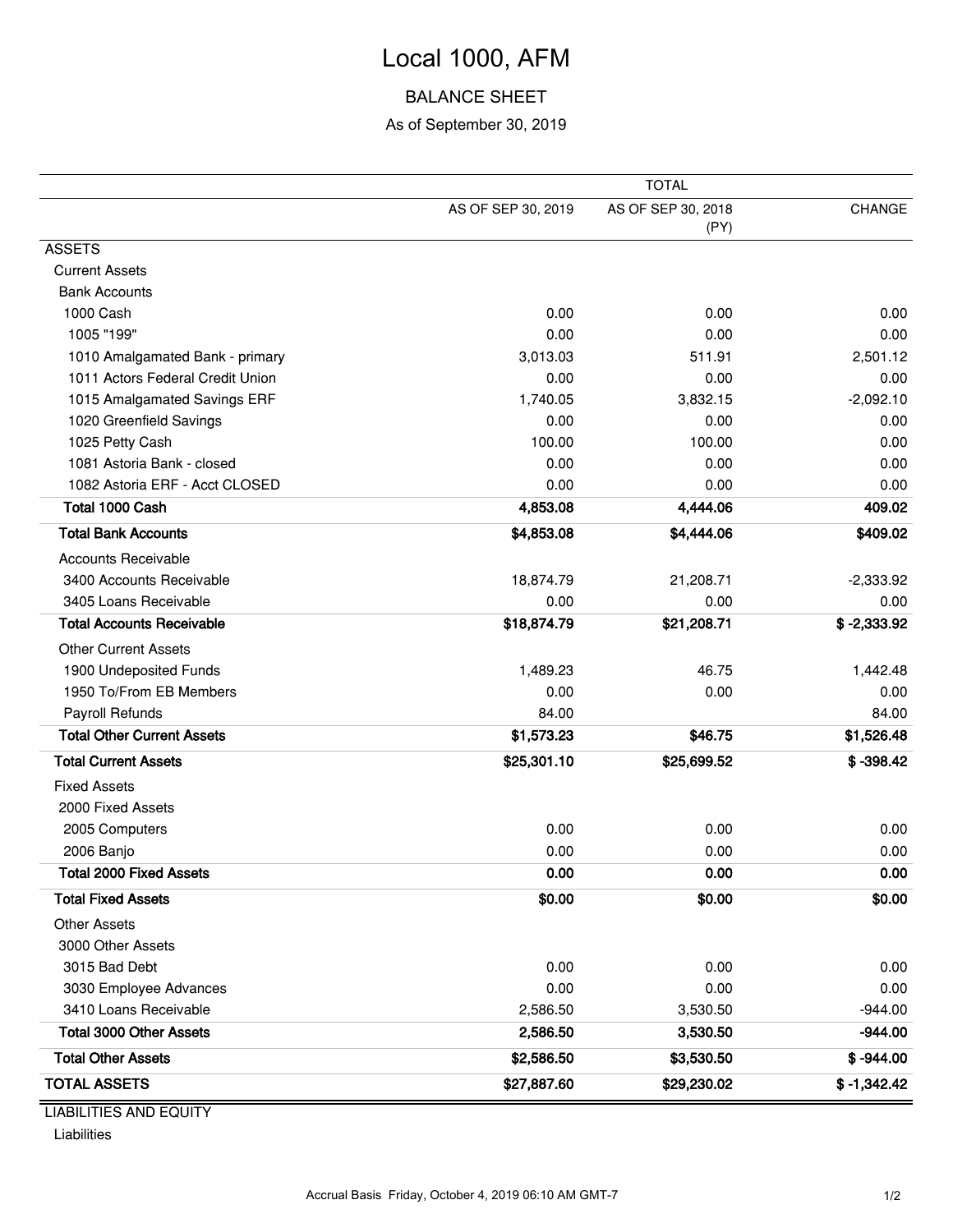|                                        | <b>TOTAL</b>       |                            |               |  |  |  |  |
|----------------------------------------|--------------------|----------------------------|---------------|--|--|--|--|
|                                        | AS OF SEP 30, 2019 | AS OF SEP 30, 2018<br>(PY) | <b>CHANGE</b> |  |  |  |  |
| <b>Current Liabilities</b>             |                    |                            |               |  |  |  |  |
| <b>Accounts Payable</b>                |                    |                            |               |  |  |  |  |
| 3550 Accounts Payable                  | 0.00               | 487.40                     | -487.40       |  |  |  |  |
| <b>Total Accounts Payable</b>          | \$0.00             | \$487.40                   | $$ -487.40$   |  |  |  |  |
| <b>Credit Cards</b>                    |                    |                            |               |  |  |  |  |
| 3554 Charges reimbursed to Local 1000  | 169.58             | 0.00                       | 169.58        |  |  |  |  |
| 3555 AmEx Gold CLOSED                  | 0.00               | 0.00                       | 0.00          |  |  |  |  |
| 3560 Union Plus CC                     | 0.00               | 0.00                       | 0.00          |  |  |  |  |
| 3567 Capital One CC                    | 0.00               | 0.00                       | 0.00          |  |  |  |  |
| 3568 Capital One SPARK CC              | 0.00               | 0.00                       | 0.00          |  |  |  |  |
| 3569 Blue Business Plus Card-12001     | 26.13              | 425.90                     | $-399.77$     |  |  |  |  |
| <b>Total Credit Cards</b>              | \$195.71           | \$425.90                   | $$ -230.19$   |  |  |  |  |
| <b>Other Current Liabilities</b>       |                    |                            |               |  |  |  |  |
| 3500 Other Liabilities                 |                    |                            |               |  |  |  |  |
| 3515 TEMPO-AFM Legislative Actn Fnd    | 0.00               | 0.00                       | 0.00          |  |  |  |  |
| 3520 ERF - tracking                    | 0.00               | 0.00                       | 0.00          |  |  |  |  |
| 3525 Member Overpayments               | 281.00             | 281.00                     | 0.00          |  |  |  |  |
| 3530 Payroll Liabilities               | 0.00               | 0.00                       | 0.00          |  |  |  |  |
| 3535 Joe Hill Ed. Fund Tracking Acct   | 0.00               | 0.00                       | 0.00          |  |  |  |  |
| <b>Total 3500 Other Liabilities</b>    | 281.00             | 281.00                     | 0.00          |  |  |  |  |
| 3540 Payroll Liabilities               |                    |                            |               |  |  |  |  |
| 3541 10% to NY State                   | 0.00               | 370.23                     | $-370.23$     |  |  |  |  |
| 3542 Federal Taxes (941/944)           | 320.14             | 697.41                     | $-377.27$     |  |  |  |  |
| 3543 Federal Unemployment (940)        | 84.00              | 0.00                       | 84.00         |  |  |  |  |
| 3544 NY - City Resident                | 0.00               | 0.00                       | 0.00          |  |  |  |  |
| 3545 NY - Disability Employee          | 40.80              | 88.80                      | $-48.00$      |  |  |  |  |
| 3546 NYS Employment Taxes              | 113.89             | 113.64                     | 0.25          |  |  |  |  |
| 3547 NYS Income Tax                    | 158.21             | 218.72                     | $-60.51$      |  |  |  |  |
| <b>Total 3540 Payroll Liabilities</b>  | 717.04             | 1,488.80                   | $-771.76$     |  |  |  |  |
| <b>Total Other Current Liabilities</b> | \$998.04           | \$1,769.80                 | $$ -771.76$   |  |  |  |  |
| <b>Total Current Liabilities</b>       | \$1,193.75         | \$2,683.10                 | $$ -1,489.35$ |  |  |  |  |
| <b>Total Liabilities</b>               | \$1,193.75         | \$2,683.10                 | $$ -1,489.35$ |  |  |  |  |
| Equity                                 |                    |                            |               |  |  |  |  |
| 4005 Retained Earnings                 | 11,767.01          | 10,053.85                  | 1,713.16      |  |  |  |  |
| 4010 Opening Bal Equity                | 0.00               | 0.00                       | 0.00          |  |  |  |  |
| Net Income                             | 14,926.84          | 16,493.07                  | $-1,566.23$   |  |  |  |  |
| <b>Total Equity</b>                    | \$26,693.85        | \$26,546.92                | \$146.93      |  |  |  |  |
| <b>TOTAL LIABILITIES AND EQUITY</b>    | \$27,887.60        | \$29,230.02                | $$ -1,342.42$ |  |  |  |  |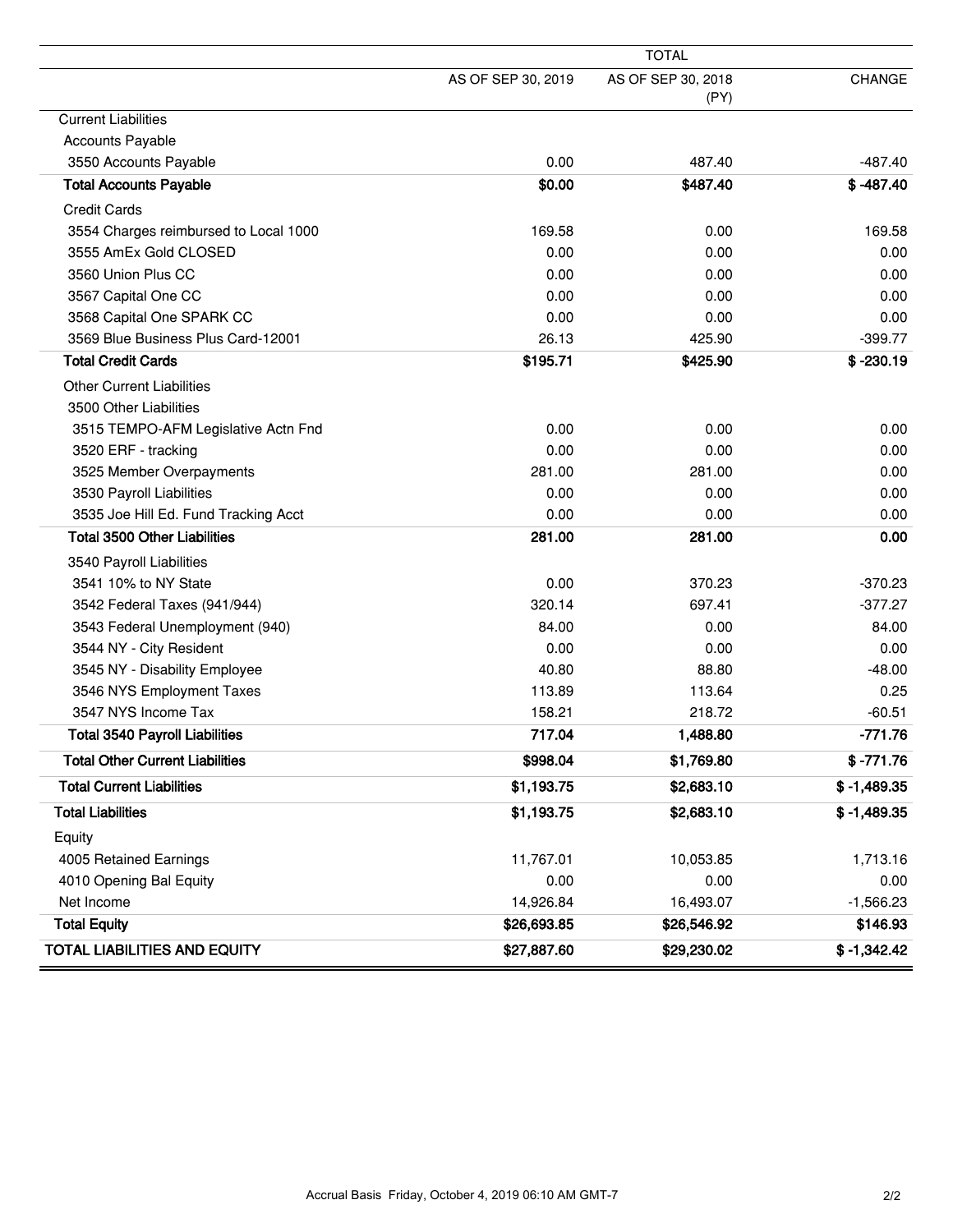# **Local 1000, AFM Profit and Loss**

**January - September, 2019**

|                                        | Jan - Sep,<br>2019 | <b>Total</b><br>Jan - Sep,<br>2018 (PY) |     | Change      |
|----------------------------------------|--------------------|-----------------------------------------|-----|-------------|
| <b>Income</b>                          |                    |                                         |     |             |
| 5000 Membership Dues & Assesmnt        | 65.17              |                                         |     | 65.17       |
| 5010 Annual Dues                       | 76,135.69          | 75,557.33                               |     | 578.36      |
| <b>5020 Quarterly Dues</b>             | 13,169.83          | 15,450.12                               |     | $-2,280.29$ |
| 5025 Work Dues                         | 10,698.67          | 11,522.31                               |     | -823.64     |
| 5030 Initiation Fee                    | 1,270.00           | 1.235.00                                |     | 35.00       |
| 5035 Re-Instatement Fees               | 175.00             | 75.00                                   |     | 100.00      |
| 5040 Work Dues Equiv Donation          | 1,224.33           | 1,311.09                                |     | $-86.76$    |
| <b>5041 Individual Donations</b>       |                    |                                         |     | 0.00        |
| 5045 \$25 fo 25 years                  | 50.00              | 589.00                                  |     | $-539.00$   |
| <b>Total 5041 Individual Donations</b> | \$<br>50.00 S      | 589.00                                  | -\$ | 539.00      |
| 5050 Joe Hill Educational Fund         | 66.50              | 179.00                                  |     | $-112.50$   |
| 5055 ERF contributions                 | 553.15             | 929.00                                  |     | $-375.85$   |
| 5060 Member Retreat Reg                |                    | 1,000.00                                |     | $-1,000.00$ |
| 5061 Reg - Great Labor Arts Gathering  |                    | 0.00                                    |     | 0.00        |
| Total 5000 Membership Dues & Assesmnt  | \$<br>103,408.34   | \$<br>107,847.85                        | -\$ | 4,439.51    |
| <b>Services</b>                        | $-532.00$          |                                         |     | $-532.00$   |
| <b>Unapplied Cash Payment Income</b>   | 180.75             | $-482.38$                               |     | 663.13      |
| <b>Total Income</b>                    | \$<br>103,057.09   | \$<br>107,365.47                        | -\$ | 4,308.38    |
| <b>Gross Profit</b>                    | \$<br>103,057.09   | \$<br>107,365.47                        | -\$ | 4,308.38    |
| <b>Expenses</b>                        |                    |                                         |     |             |
| 6050 Grants to Members                 |                    | 2,000.00                                |     | $-2,000.00$ |
| 6300 Occupancy                         |                    |                                         |     | 0.00        |
| 6305 Rent                              | 4,500.00           | 4,500.00                                |     | 0.00        |
| <b>Total 6300 Occupancy</b>            | \$<br>4,500.00 \$  | 4,500.00 \$                             |     | 0.00        |
| 6400 Telecommunications                |                    |                                         |     | 0.00        |
| 6405 Telephone                         | 292.37             | 333.80                                  |     | -41.43      |
| <b>Total 6400 Telecommunications</b>   | \$<br>292.37 \$    | 333.80                                  | -\$ | 41.43       |
| 6500 Printing                          |                    |                                         |     | 0.00        |
| 6525 Newsletter                        |                    |                                         |     | 0.00        |
| 6530 Design Newsletter                 | 300.00             | 320.00                                  |     | $-20.00$    |
| 6535 Printing Newsletter               | 983.55             | 1,170.76                                |     | $-187.21$   |
| <b>6540 Mailing Services</b>           | 728.38             | 800.35                                  |     | $-71.97$    |
| <b>Total 6525 Newsletter</b>           | \$<br>2,011.93 \$  | 2,291.11                                | -\$ | 279.18      |
| 6570 Membership Cards                  |                    | 191.63                                  |     | $-191.63$   |
| <b>Total 6500 Printing</b>             | \$<br>2,011.93 \$  | 2,482.74                                | -\$ | 470.81      |
| 6600 Postage & Shipping                |                    |                                         |     | 0.00        |
| 6605 Postage                           | 56.92              | 404.12                                  |     | $-347.20$   |
| 6610 Shipping                          | 570.80             | 637.98                                  |     | $-67.18$    |
| Total 6600 Postage & Shipping          | \$<br>627.72 \$    | 1,042.10                                | -\$ | 414.38      |
| 6700 Office                            |                    |                                         |     | 0.00        |
| 6710 Office Supplies                   | 595.46             | 261.93                                  |     | 333.53      |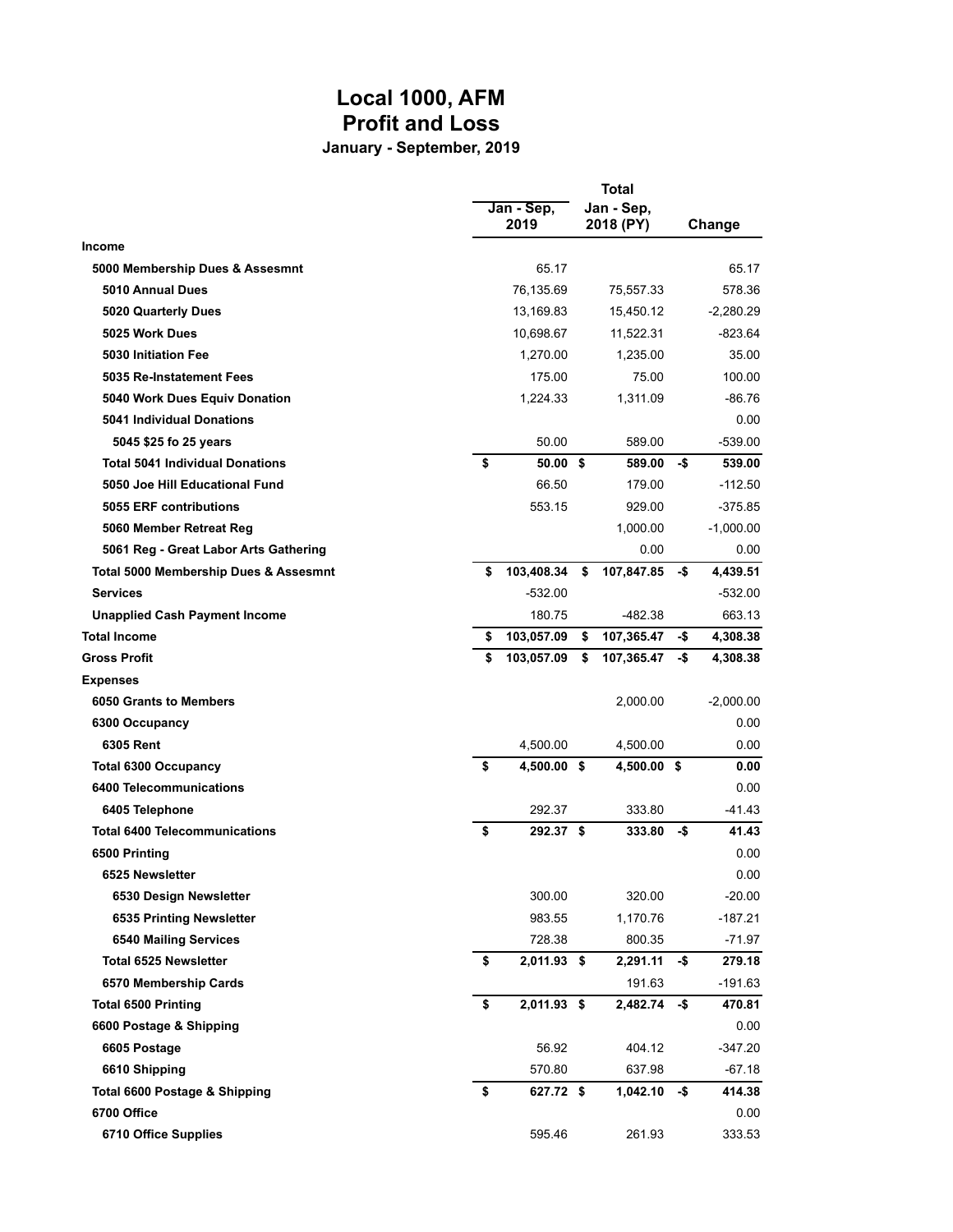| 6715 Office Other Exp                            |                     | 119.07             |     | $-119.07$ |
|--------------------------------------------------|---------------------|--------------------|-----|-----------|
| <b>Total 6700 Office</b>                         | \$<br>595.46 \$     | 381.00 \$          |     | 214.46    |
| 6720 Bank Charges                                |                     | $-225.00$          |     | 225.00    |
| 6740 Paypal fees                                 | 72.85               | 11.17              |     | 61.68     |
| 6745 Stripe fees                                 | 702.87              | 903.14             |     | -200.27   |
| 6750 Square fees                                 |                     | 28.24              |     | $-28.24$  |
| 6752 Bill and Pay, SPS, Skyline Payments         | 2,001.39            | 1,943.32           |     | 58.07     |
| 6760 Credit Card Interest/Fees                   | $-4.57$             | $-134.33$          |     | 129.76    |
| <b>Total 6720 Bank Charges</b>                   | \$<br>2,772.54 \$   | 2,526.54 \$        |     | 246.00    |
| 6900 Accounting                                  |                     |                    |     | 0.00      |
| 6910 Bookkeeping & Accounting                    | 2,500.00            | 2,578.00           |     | $-78.00$  |
| <b>Total 6900 Accounting</b>                     | \$<br>$2,500.00$ \$ | $2,578.00 - $$     |     | 78.00     |
| 7100 Computer                                    |                     |                    |     | 0.00      |
| 7110 Computer Related                            |                     |                    |     | 0.00      |
| 7121 Software                                    | 706.64              | 594.48             |     | 112.16    |
| 7131 Internet Service                            | 65.26               |                    |     | 65.26     |
| <b>Total 7110 Computer Related</b>               | \$<br>771.90 \$     | 594.48 \$          |     | 177.42    |
| 7150 Website                                     |                     |                    |     | 0.00      |
| 7156 Website Hosting                             | 134.98              | 363.73             |     | $-228.75$ |
| Total 7150 Website                               | \$<br>134.98 \$     | 363.73             | -\$ | 228.75    |
| <b>Total 7100 Computer</b>                       | \$<br>906.88 \$     | 958.21             | -\$ | 51.33     |
| 7300 Conference & Exec Meetings                  |                     |                    |     | 0.00      |
| 7305 Airfare                                     | 1,234.46            | 1,613.98           |     | -379.52   |
| 7306 Taxes & Carrier Imposed Fees                | 34.36               |                    |     | 34.36     |
| <b>Total 7305 Airfare</b>                        | \$<br>1,268.82 \$   | 1,613.98           | -\$ | 345.16    |
| 7310 Conference Fees                             | 175.00              | 847.92             |     | -672.92   |
| 7315 Lodging                                     | 4,327.39            | 2,806.60           |     | 1,520.79  |
| 7320 Meals                                       | 131.04              | 215.21             |     | -84.17    |
| 7330 Parking                                     | 119.54              |                    |     | 119.54    |
| 7335 Ground transportation                       | 404.29              | 264.51             |     | 139.78    |
| 7340 Per Diem                                    | 1,266.09            | 902.00             |     | 364.09    |
| 7344 (Exhibit Hall Fee)                          | 60.00               | 120.00             |     | $-60.00$  |
| 7345 SFZ (Showcase Free Zone)                    | 319.82              | 209.83             |     | 109.99    |
| <b>Total 7300 Conference &amp; Exec Meetings</b> | \$<br>8,071.99 \$   | 6,980.05 \$        |     | 1,091.94  |
| 7350 Member Gatherings                           |                     |                    |     | 0.00      |
| 7355 Gathering Travel                            |                     | 645.22             |     | $-645.22$ |
| 7370 Gathering Honoraria                         |                     | 770.00             |     | $-770.00$ |
| <b>Total 7350 Member Gatherings</b>              | \$<br>$0.00$ \$     | $1,415.22 - $$     |     | 1,415.22  |
| 7400 AFM Per Capita Taxes                        | 23,512.50           | 23,661.00          |     | -148.50   |
| 7401 AFM Per Capita Late Payment Penalties       | 955.47              |                    |     | 955.47    |
| <b>Total 7400 AFM Per Capita Taxes</b>           | \$<br>24,467.97     | \$<br>23,661.00 \$ |     | 806.97    |
| <b>7500 AFM FIF</b>                              | 585.00              | 845.00             |     | -260.00   |
| <b>7600 Donation &amp; Contributions</b>         | 150.00              |                    |     | 150.00    |
| 8000 Advertising/Promotion                       |                     |                    |     | 0.00      |
| 8010 Promotional Materials                       |                     | 109.63             |     | -109.63   |
| 8020 Trade Show                                  | 44.29               |                    |     | 44.29     |
| 8050 Brochures                                   |                     |                    |     | 0.00      |
| 8055 Design Brochures                            |                     | 329.78             |     | -329.78   |
| 8060 Printing Brochures                          |                     | 599.73             |     | -599.73   |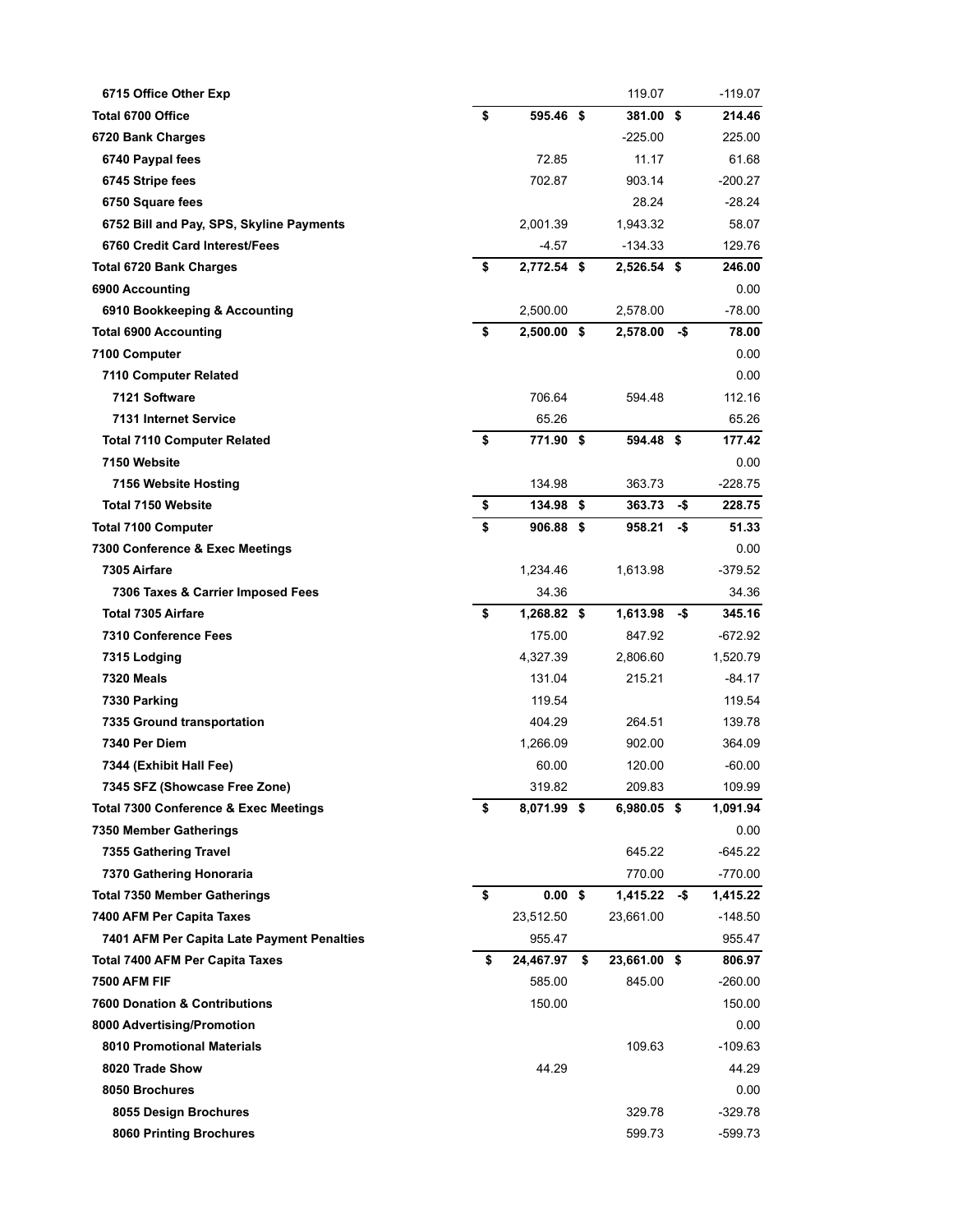| <b>Total 8050 Brochures</b><br>\$             | 0.00            | \$ | 929.51       | -\$ | 929.51      |
|-----------------------------------------------|-----------------|----|--------------|-----|-------------|
| \$<br><b>Total 8000 Advertising/Promotion</b> | 44.29           | Ŝ. | 1,039.14     | -\$ | 994.85      |
| <b>Payroll Expenses</b>                       |                 |    |              |     | 0.00        |
| <b>Disability Insurance</b>                   | 191.57          |    | 301.83       |     | $-110.26$   |
| Pension                                       | 2,971.41        |    | 2,921.82     |     | 49.59       |
| <b>Taxes</b>                                  | 2,452.55        |    | 2,446.59     |     | 5.96        |
| Wages                                         | 27,091.16       |    | 28,209.07    |     | $-1,117.91$ |
| <b>Work Comp</b>                              |                 |    | 895.36       |     | $-895.36$   |
| <b>Total Payroll Expenses</b>                 | \$<br>32,706.69 | \$ | 34,774.67    | -\$ | 2,067.98    |
| <b>Unapplied Cash Bill Payment Expense</b>    | 0.00            |    | 0.00         |     | 0.00        |
| <b>Total Expenses</b>                         | \$<br>80,232.84 | \$ | 85,517.47    | -\$ | 5,284.63    |
| <b>Net Operating Income</b>                   | \$<br>22,824.25 | \$ | 21,848.00 \$ |     | 976.25      |
| <b>Other Income</b>                           |                 |    |              |     |             |
| 5100 Investment Income                        |                 |    |              |     | 0.00        |
| 5101 Amex (points used for cash)              |                 |    | 5.48         |     | $-5.48$     |
| 5105 Bank Interest                            | 1.24            |    | 2.86         |     | $-1.62$     |
| \$<br><b>Total 5100 Investment Income</b>     | 1.24S           |    | 8.34         | -\$ | 7.10        |
| \$<br><b>Total Other Income</b>               | 1.24S           |    | 8.34         | -\$ | 7.10        |
| \$<br><b>Net Other Income</b>                 | 1.24S           |    | 8.34         | -\$ | 7.10        |
| <b>Net Income</b>                             | \$<br>22,825.49 | \$ | 21,856.34 \$ |     | 969.15      |
| <b>AR Adjustment</b>                          | 26,762.69       |    | 26,082.83    |     |             |
| <b>Actual Cash Basis Profit</b>               | (3,937.20)      |    | (4,226.49)   |     |             |

Friday, Oct 04, 2019 06:17:34 AM GMT-7 - Cash Basis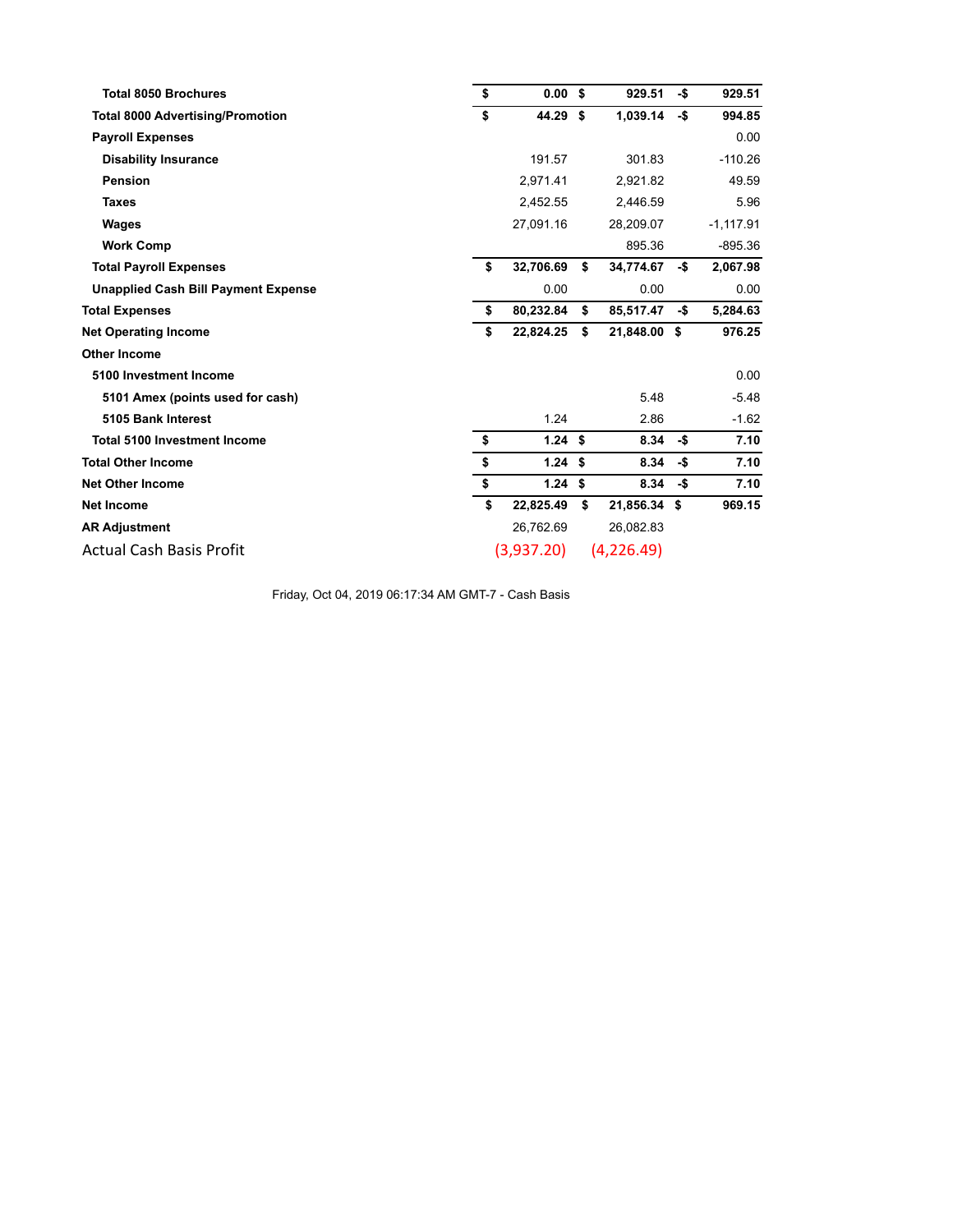# Local 1000, AFM

### PROFIT AND LOSS

### January - September, 2019

|                                        | <b>TOTAL</b>    |                      |               |  |  |
|----------------------------------------|-----------------|----------------------|---------------|--|--|
|                                        | JAN - SEP, 2019 | JAN - SEP, 2018 (PY) | CHANGE        |  |  |
| Income                                 |                 |                      |               |  |  |
| 5000 Membership Dues & Assesmnt        | 220.00          |                      | 220.00        |  |  |
| 5010 Annual Dues                       | 69,273.69       | 68,553.83            | 719.86        |  |  |
| 5020 Quarterly Dues                    | 12,963.75       | 15,090.59            | $-2,126.84$   |  |  |
| 5025 Work Dues                         | 9,907.96        | 13,218.50            | $-3,310.54$   |  |  |
| 5030 Initiation Fee                    | 1,270.00        | 1,335.00             | $-65.00$      |  |  |
| 5035 Re-Instatement Fees               | 175.00          | 75.00                | 100.00        |  |  |
| 5040 Work Dues Equiv Donation          | 1,224.33        | 1,475.09             | $-250.76$     |  |  |
| 5041 Individual Donations              |                 |                      |               |  |  |
| 5045 \$25 fo 25 years                  | 50.00           | 589.00               | $-539.00$     |  |  |
| 5046 Amy Gift Donation                 |                 | 0.09                 | $-0.09$       |  |  |
| <b>Total 5041 Individual Donations</b> | 50.00           | 589.09               | $-539.09$     |  |  |
| 5050 Joe Hill Educational Fund         | 63.25           | 179.00               | $-115.75$     |  |  |
| 5055 ERF contributions                 | 542.46          | 973.50               | $-431.04$     |  |  |
| 5060 Member Retreat Reg                |                 | 1,000.00             | $-1,000.00$   |  |  |
| 5061 Reg - Great Labor Arts Gathering  |                 | 0.00                 | 0.00          |  |  |
| Total 5000 Membership Dues & Assesmnt  | 95,690.44       | 102,489.60           | $-6,799.16$   |  |  |
| Services                               | $-532.00$       |                      | $-532.00$     |  |  |
| <b>Total Income</b>                    | \$95,158.44     | \$102,489.60         | $$ -7,331.16$ |  |  |
| <b>GROSS PROFIT</b>                    | \$95,158.44     | \$102,489.60         | $$ -7,331.16$ |  |  |
| Expenses                               |                 |                      |               |  |  |
| 6050 Grants to Members                 |                 | 2,000.00             | $-2,000.00$   |  |  |
| 6300 Occupancy                         |                 |                      |               |  |  |
| 6305 Rent                              | 4,500.00        | 4,500.00             | 0.00          |  |  |
| <b>Total 6300 Occupancy</b>            | 4,500.00        | 4,500.00             | 0.00          |  |  |
| 6400 Telecommunications                |                 |                      |               |  |  |
| 6405 Telephone                         | 292.37          | 333.80               | $-41.43$      |  |  |
| <b>Total 6400 Telecommunications</b>   | 292.37          | 333.80               | $-41.43$      |  |  |
| 6500 Printing                          |                 |                      |               |  |  |
| 6525 Newsletter                        |                 |                      |               |  |  |
| 6530 Design Newsletter                 | 300.00          | 320.00               | $-20.00$      |  |  |
| 6535 Printing Newsletter               | 983.55          | 1,170.76             | $-187.21$     |  |  |
| 6540 Mailing Services                  | 728.38          | 800.35               | $-71.97$      |  |  |
| <b>Total 6525 Newsletter</b>           | 2,011.93        | 2,291.11             | $-279.18$     |  |  |
| 6570 Membership Cards                  |                 | 191.63               | $-191.63$     |  |  |
| Total 6500 Printing                    | 2,011.93        | 2,482.74             | $-470.81$     |  |  |
| 6600 Postage & Shipping                |                 |                      |               |  |  |
| 6605 Postage                           | 56.92           | 404.12               | $-347.20$     |  |  |
| 6610 Shipping                          | 570.80          | 637.98               | $-67.18$      |  |  |
| Total 6600 Postage & Shipping          | 627.72          | 1,042.10             | $-414.38$     |  |  |
|                                        |                 |                      |               |  |  |

6700 Office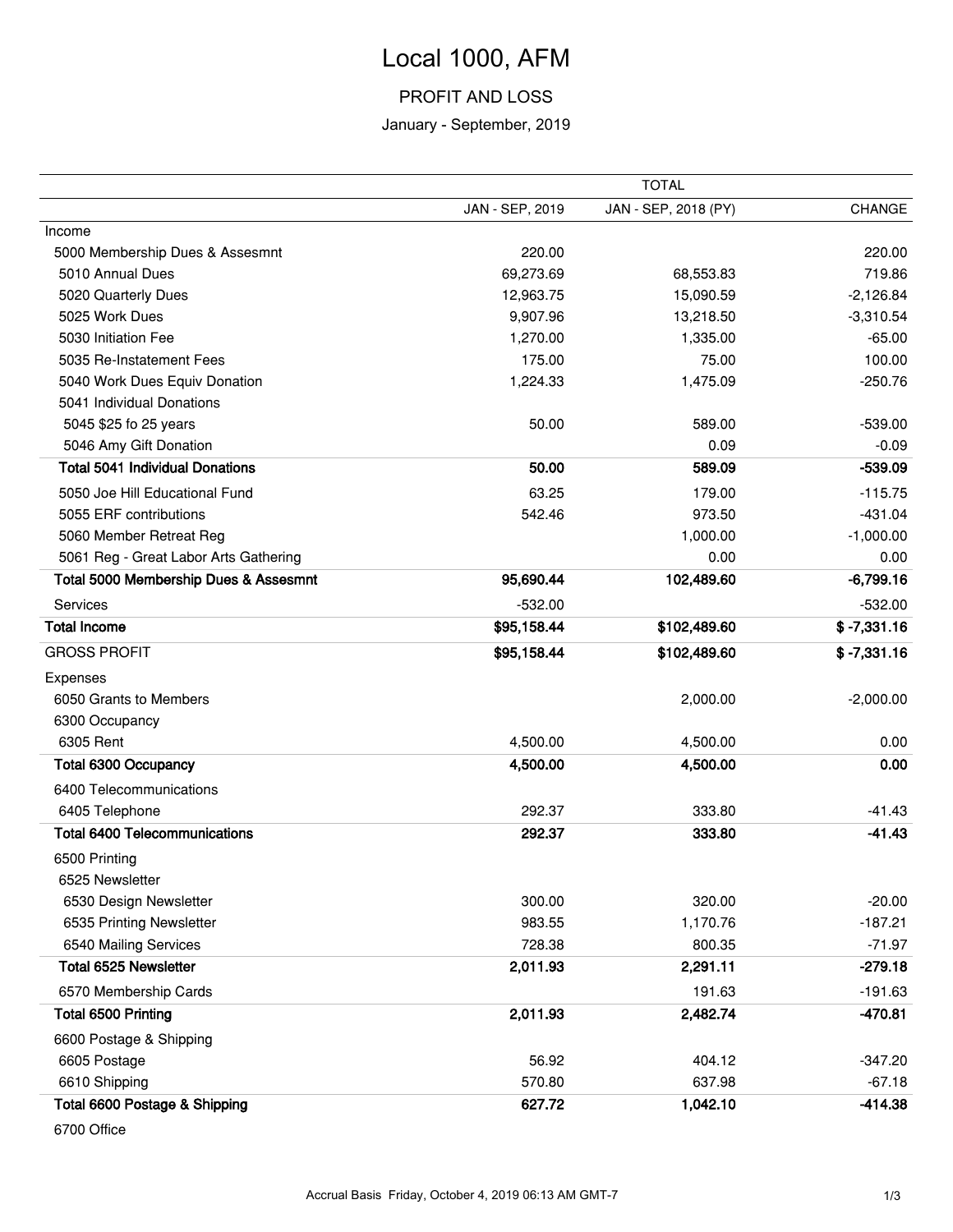| <b>CHANGE</b><br>333.53                |
|----------------------------------------|
|                                        |
| $-119.07$<br>214.46<br>225.00<br>61.68 |
|                                        |
|                                        |
|                                        |
|                                        |
| $-200.27$                              |
| $-28.24$                               |
| 58.07                                  |
| 129.76                                 |
| 246.00                                 |
|                                        |
| $-78.00$                               |
| $-78.00$                               |
|                                        |
|                                        |
| 112.16                                 |
| 65.26                                  |
| 177.42                                 |
|                                        |
| $-228.75$                              |
| $-228.75$                              |
| $-51.33$                               |
|                                        |
| $-728.92$                              |
| 34.36                                  |
| $-694.56$                              |
| $-672.92$                              |
| 1,520.79                               |
| $-84.17$                               |
| 119.54                                 |
| 139.78                                 |
| 226.09                                 |
| $-60.00$                               |
| 109.99                                 |
| 604.54                                 |
|                                        |
| $-645.22$                              |
| $-770.00$                              |
| $-1,415.22$                            |
| $-148.50$                              |
| 955.47                                 |
| 806.97                                 |
| $-260.00$                              |
| 150.00                                 |
|                                        |
| $-109.63$                              |
| 44.29                                  |
|                                        |